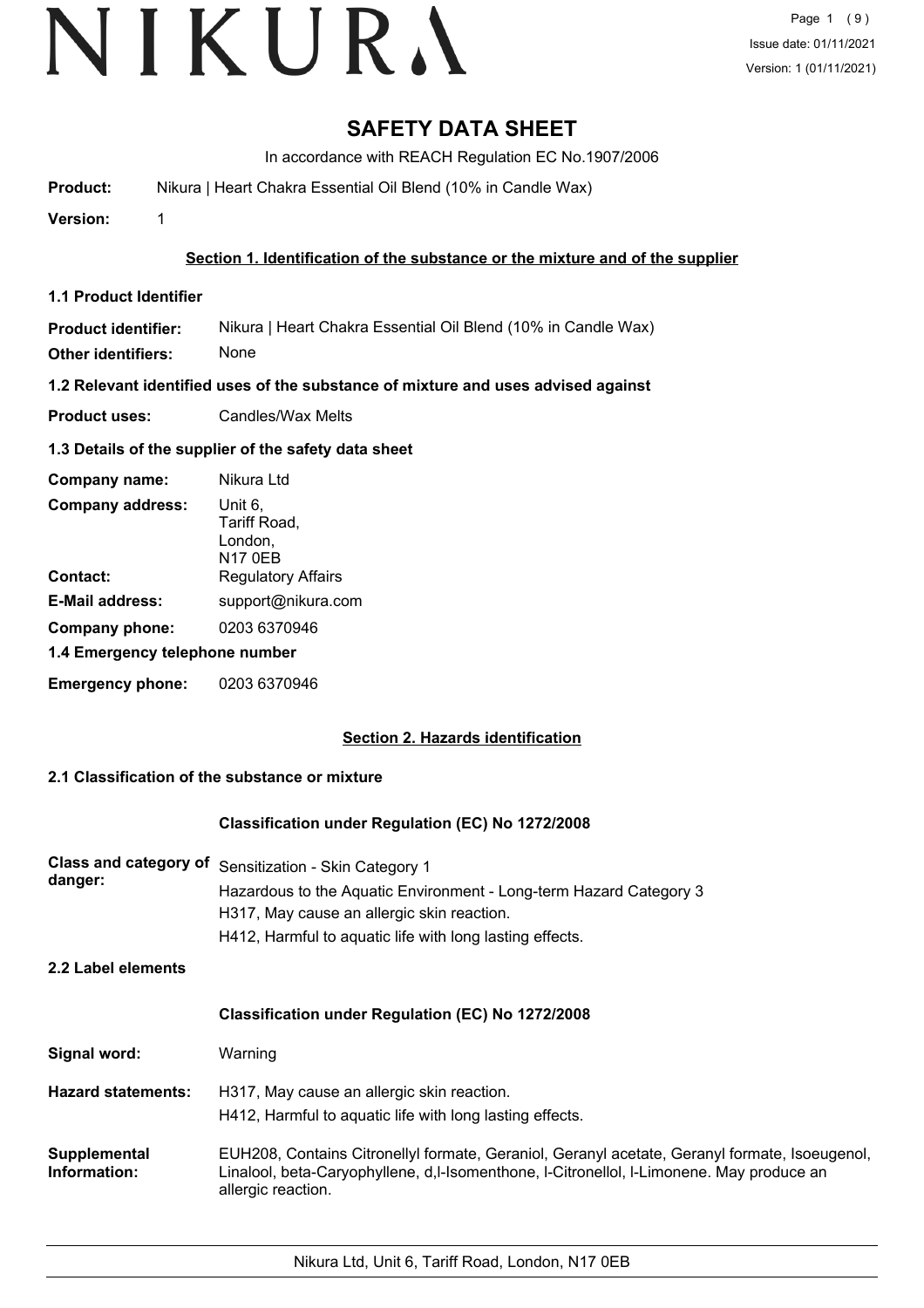# **SAFETY DATA SHEET**

In accordance with REACH Regulation EC No.1907/2006

**Product:** Nikura | Heart Chakra Essential Oil Blend (10% in Candle Wax)

P261, Avoid breathing vapour or dust.

# **Version:** 1

**Precautionary statements:**

P272, Contaminated work clothing should not be allowed out of the workplace. P273, Avoid release to the environment.

P280, Wear protective gloves/eye protection/face protection.

P302/352, IF ON SKIN: Wash with plenty of soap and water.

P333/313, If skin irritation or rash occurs: Get medical advice/attention.

P363, Wash contaminated clothing before reuse.

P501, Dispose of contents/container to approved disposal site, in accordance with local regulations.



# **2.3 Other hazards**

**Other hazards:** None

**Section 3. Composition / information on ingredients**

# **3.2 Mixtures**

# **Contains:**

| <b>Name</b>         | <b>CAS</b> | <b>EC</b> | <b>REACH Registration</b><br>No. | $\%$  | <b>Classification for</b><br>(CLP) 1272/2008                                              |
|---------------------|------------|-----------|----------------------------------|-------|-------------------------------------------------------------------------------------------|
| <b>I</b> Pinenes    |            |           |                                  | 1.52% | Skin Irrit, 2-Skin Sens.<br>1B-Aquatic Acute 1-<br>Aquatic Chronic 1;<br>H315-H317-H410 - |
| I-Citronellol       | 7540-51-4  | 231-415-7 |                                  | 0.93% | Skin Irrit. 2-Eye Irrit. 2-<br>Skin Sens. 1B;H315-<br>H317-H319,-                         |
| Geraniol            | 106-24-1   | 203-377-1 |                                  | 0.79% | Skin Irrit. 2-Eye Dam.<br>1-Skin Sens. 1;H315-<br>H317-H318,-                             |
| Linalool            | 78-70-6    | 201-134-4 |                                  | 0.52% | Skin Irrit. 2-Eye Irrit. 2-<br>Skin Sens. 1B;H315-<br>H317-H319,-                         |
| beta-Caryophyllene  | 87-44-5    | 201-746-1 |                                  | 0.50% | Skin Sens. 1B-Asp.<br>Tox 1-Aquatic Chronic<br>4:H304-H317-H413.-                         |
| ld.l-Isomenthone    | 491-07-6   | 207-727-4 |                                  | 0.36% | Skin Irrit, 2-Skin Sens.<br>1B;H315-H317,-                                                |
| Citronellyl formate | 105-85-1   | 203-338-9 |                                  | 0.35% | Skin Irrit. 2-Skin Sens.<br>1B;H315-H317,-                                                |
| Geranyl formate     | 105-86-2   | 203-339-4 |                                  | 0.26% | Skin Sens. 1B-Aquatic<br>Acute 1-Aquatic<br>Chronic 2; H317-H400-<br>H411,-               |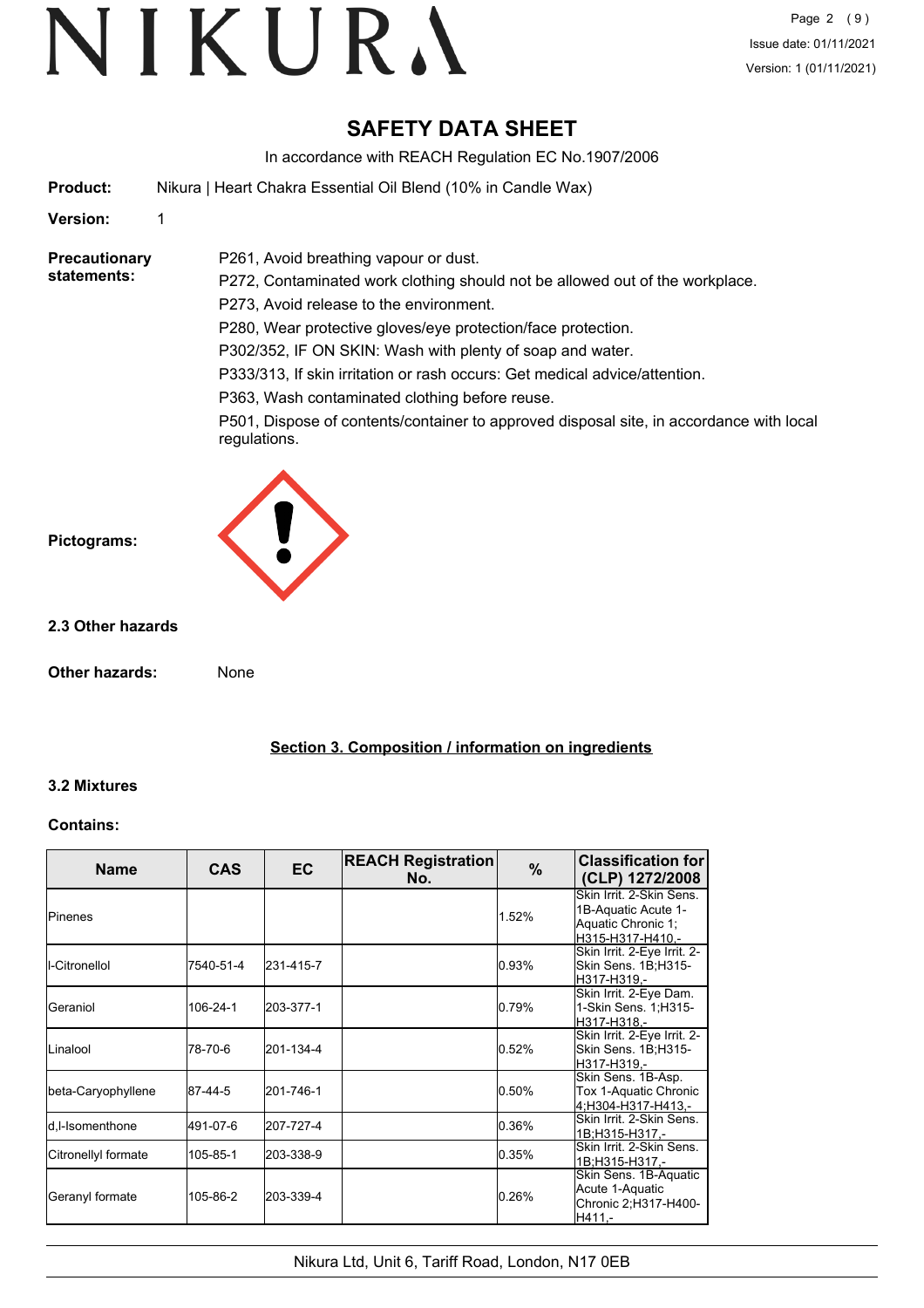# **SAFETY DATA SHEET**

In accordance with REACH Regulation EC No.1907/2006

**Product:** Nikura | Heart Chakra Essential Oil Blend (10% in Candle Wax)

# **Version:** 1

| Benzyl benzoate     | 120-51-4   | 204-402-9 | 0.23% | Acute Tox. 4-Aquatic<br>Acute 1-Aquatic<br>Chronic 2;H302-H400-<br>H411.-                                                                             |
|---------------------|------------|-----------|-------|-------------------------------------------------------------------------------------------------------------------------------------------------------|
| II-Limonene         | 5989-54-8  | 227-815-6 | 0.20% | Flam. Liq. 3-Skin Irrit.<br>2-Skin Sens. 1B-Asp.<br>Tox 1-Aquatic Acute 1-<br>Aquatic Chronic 3;<br>H226-H304-H315-<br>H317-H400-H412.-               |
| Geranyl acetate     | 105-87-3   | 203-341-5 | 0.13% | Skin Irrit, 2-Skin Sens.<br>1B-Aquatic Chronic 3;<br>lH315-H317-H412.-                                                                                |
| Citronellyl tiglate | 24717-85-9 | 246-426-2 | 0.04% | Skin Sens. 1B-Aquatic<br>Acute 1-Aquatic<br>Chronic 1:H317-H410.-                                                                                     |
| Isoeugenol          | 97-54-1    | 202-590-7 | 0.02% | Acute Tox, 4-Acute<br>Tox. 4-Acute Tox. 4-<br>Skin Irrit. 2-Eye Irrit. 2-<br>Skin Sens. 1A-STOT<br>SE 3;H302-H312-<br>lH315-H317-H319-<br>H332-H335,- |

# **Substances with Community workplace exposure limits:**

Not Applicable

**Substances that are persistent, bioaccumulative and toxic or very persistent and very bioaccumulative, greater than 0.1%:**

Not Applicable

# **Section 4. First-aid measures**

# **4.1 Description of first aid measures**

| Inhalation:           | Remove from exposure site to fresh air, keep at rest, and obtain medical attention.          |
|-----------------------|----------------------------------------------------------------------------------------------|
| Eye exposure:         | Flush immediately with water for at least 15 minutes. Contact physician if symptoms persist. |
| <b>Skin exposure:</b> | IF ON SKIN: Wash with plenty of soap and water.                                              |
| Ingestion:            | Rinse mouth with water and obtain medical attention.                                         |

# **4.2 Most important symptoms and effects, both acute and delayed**

May cause an allergic skin reaction.

# **4.3 Indication of any immediate medical attention and special treatment needed**

None expected, see Section 4.1 for further information.

# **SECTION 5: Firefighting measures**

# **5.1 Extinguishing media**

Suitable media: Carbon dioxide, Dry chemical, Foam.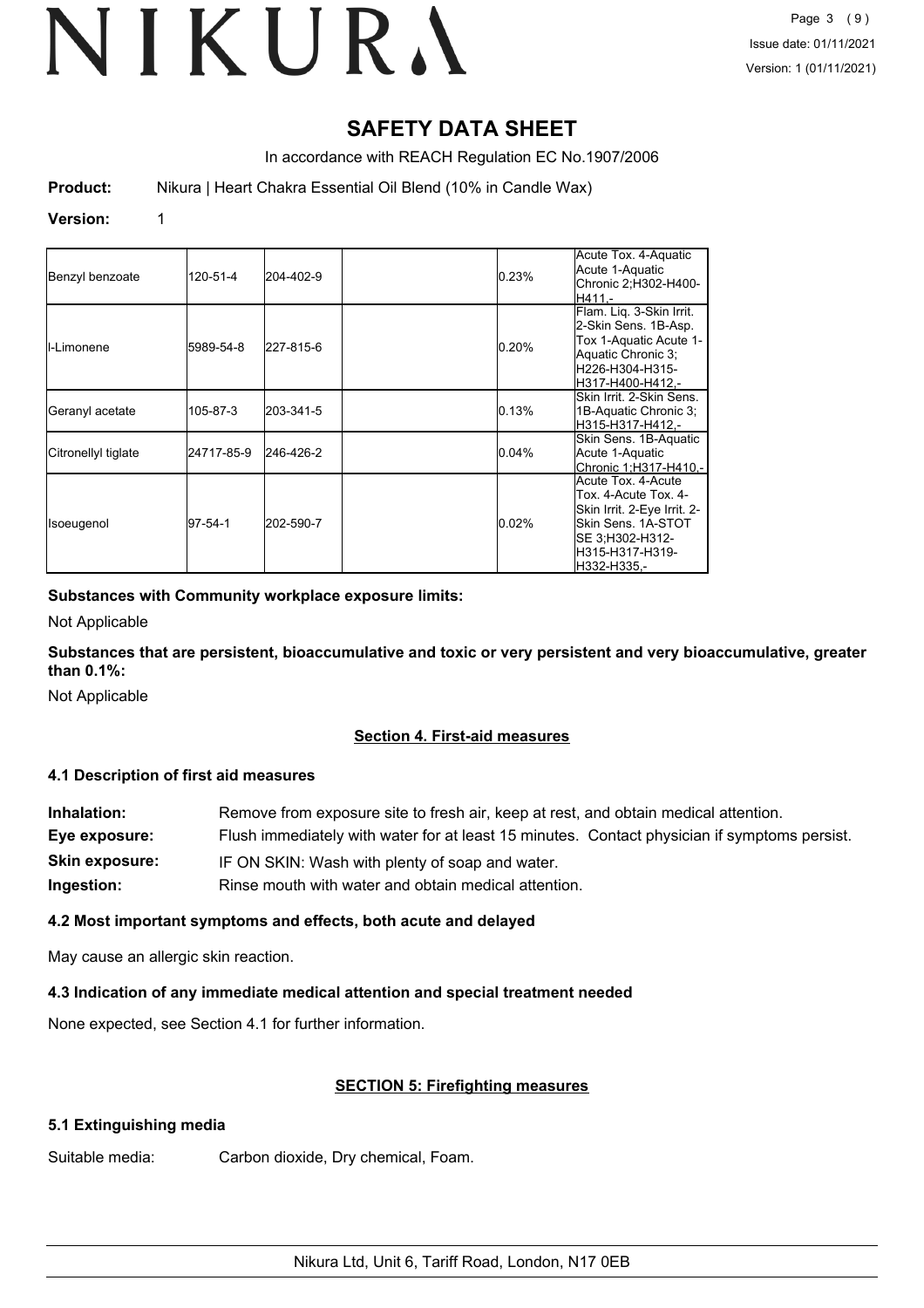# VIKURA

# **SAFETY DATA SHEET**

In accordance with REACH Regulation EC No.1907/2006

**Product:** Nikura | Heart Chakra Essential Oil Blend (10% in Candle Wax)

**Version:** 1

# **5.2 Special hazards arising from the substance or mixture**

In case of fire, may be liberated: Carbon monoxide, Unidentified organic compounds.

# **5.3 Advice for fire fighters:**

In case of insufficient ventilation, wear suitable respiratory equipment.

# **Section 6. Accidental release measures**

# **6.1 Personal precautions, protective equipment and emergency procedures:**

Avoid inhalation. Avoid contact with skin and eyes. See protective measures under Section 7 and 8.

# **6.2 Environmental precautions:**

Keep away from drains, surface and ground water, and soil.

# **6.3 Methods and material for containment and cleaning up:**

Remove ignition sources. Provide adequate ventilation. Avoid excessive inhalation of vapours. Contain spillage immediately by use of sand or inert powder. Dispose of according to local regulations.

### **6.4 Reference to other sections:**

Also refer to sections 8 and 13.

# **Section 7. Handling and storage**

# **7.1 Precautions for safe handling:**

Keep away from heat, sparks, open flames and hot surfaces. - No smoking. Use personal protective equipment as required. Use in accordance with good manufacturing and industrial hygiene practices. Use in areas with adequate ventilation Do not eat, drink or smoke when using this product.

# **7.2 Conditions for safe storage, including any incompatibilities:**

Store in a well-ventilated place. Keep container tightly closed. Keep cool. Ground/bond container and receiving equipment. Use explosion-proof electrical, ventilating and lighting equipment. Use only non-sparking tools. Take precautionary measures against static discharge.

# **7.3 Specific end use(s):**

Candles/Wax Melts: Use in accordance with good manufacturing and industrial hygiene practices.

# **Section 8. Exposure controls/personal protection**

# **8.1 Control parameters**

Workplace exposure limits: Not Applicable

Nikura Ltd, Unit 6, Tariff Road, London, N17 0EB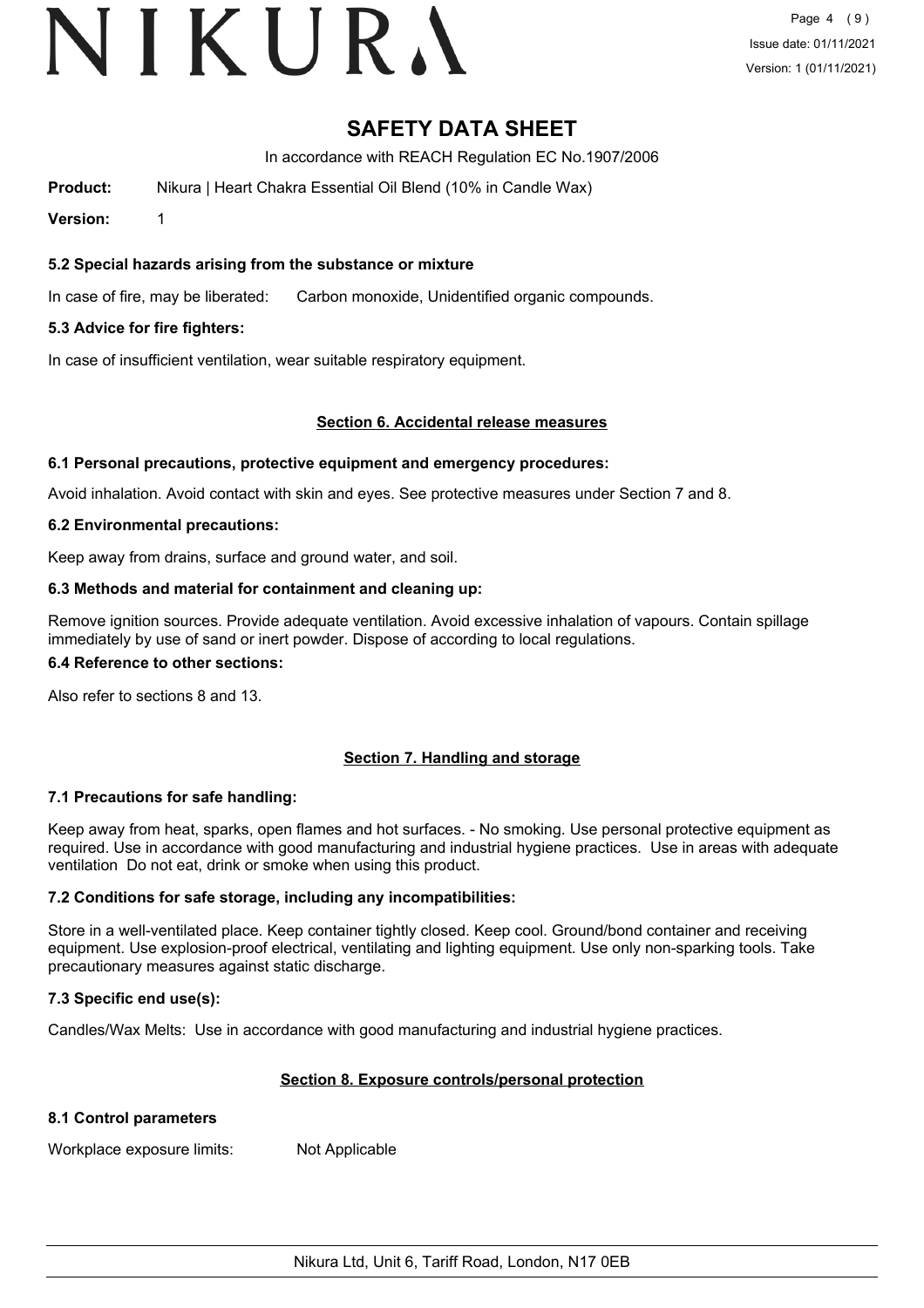# VIKURA

# **SAFETY DATA SHEET**

In accordance with REACH Regulation EC No.1907/2006

**Product:** Nikura | Heart Chakra Essential Oil Blend (10% in Candle Wax)

**Version:** 1

# **8.2 Exposure Controls**

### **Eye / Skin Protection**

Wear protective gloves/eye protection/face protection

### **Respiratory Protection**

Under normal conditions of use and where adequate ventilation is available to prevent build up of excessive vapour, this material should not require special engineering controls. However, in conditions of high or prolonged use, or high temperature or other conditions which increase exposure, the following engineering controls can be used to minimise exposure to personnel: a) Increase ventilation of the area with local exhaust ventilation. b) Personnel can use an approved, appropriately fitted respirator with organic vapour cartridge or canisters and particulate filters. c) Use closed systems for transferring and processing this material.

Also refer to Sections 2 and 7.

# **Section 9. Physical and chemical properties**

# **9.1 Information on basic physical and chemical properties**

| Appearance:                                   | Not determined                               |
|-----------------------------------------------|----------------------------------------------|
| Odour:                                        | Not determined                               |
| <b>Odour threshold:</b>                       | Not determined                               |
| pH:                                           | Not determined                               |
| Melting point / freezing point:               | Not determined                               |
| Initial boiling point / range:                | Not determined                               |
| Flash point:                                  | > 200 °C                                     |
| <b>Evaporation rate:</b>                      | Not determined                               |
| Flammability (solid, gas):                    | Not determined                               |
| Upper/lower flammability or explosive limits: | Product does not present an explosion hazard |
| Vapour pressure:                              | Not determined                               |
| Vapour density:                               | Not determined                               |
| <b>Relative density:</b>                      | Not determined                               |
| Solubility(ies):                              | Not determined                               |
| Partition coefficient: n-octanol/water:       | Not determined                               |
| Auto-ignition temperature:                    | Not determined                               |
| <b>Decomposition temperature:</b>             | Not determined                               |
| <b>Viscosity:</b>                             | Not determined                               |
| <b>Explosive properties:</b>                  | Not expected                                 |
| <b>Oxidising properties:</b>                  | Not expected                                 |
| 9.2 Other information:                        | None available                               |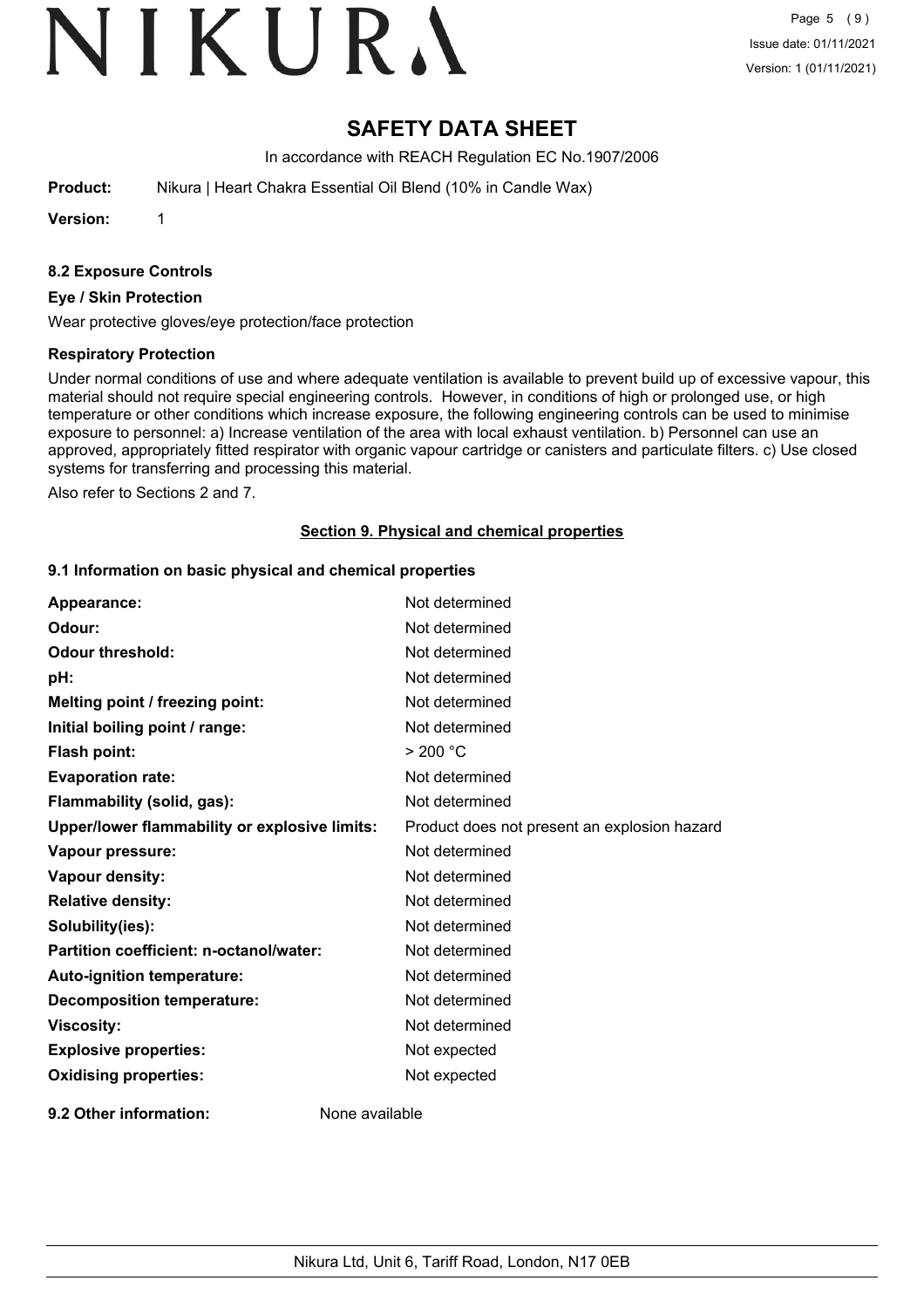# **SAFETY DATA SHEET**

In accordance with REACH Regulation EC No.1907/2006

**Product:** Nikura | Heart Chakra Essential Oil Blend (10% in Candle Wax)

**Version:** 1

# **Section 10. Stability and reactivity**

# **10.1 Reactivity:**

Presents no significant reactivity hazard, by itself or in contact with water.

# **10.2 Chemical stability:**

Good stability under normal storage conditions.

# **10.3 Possibility of hazardous reactions:**

Not expected under normal conditions of use.

**10.4 Conditions to avoid:** Avoid extreme heat.

**10.5 Incompatible materials:** Avoid contact with strong acids, alkalis or oxidising agents.

# **10.6 Hazardous decomposition products:**

Not expected.

# **Section 11. Toxicological information**

# **11.1 Information on toxicological effects**

This mixture has not been tested as a whole for health effects. The health effects have been calculated using the methods outlined in Regulation (EC) No 1272/2008 (CLP).

| <b>Acute Toxicity:</b>                    | Based on available data the classification criteria are not met. |
|-------------------------------------------|------------------------------------------------------------------|
| <b>Acute Toxicity Oral</b>                | >5000                                                            |
| <b>Acute Toxicity Dermal</b>              | Not Applicable                                                   |
| <b>Acute Toxicity Inhalation</b>          | Not Available                                                    |
| <b>Skin corrosion/irritation:</b>         | Based on available data the classification criteria are not met. |
| Serious eye damage/irritation:            | Based on available data the classification criteria are not met. |
| <b>Respiratory or skin sensitisation:</b> | Sensitization - Skin Category 1                                  |
| Germ cell mutagenicity:                   | Based on available data the classification criteria are not met. |
| <b>Carcinogenicity:</b>                   | Based on available data the classification criteria are not met. |
| <b>Reproductive toxicity:</b>             | Based on available data the classification criteria are not met. |
| <b>STOT-single exposure:</b>              | Based on available data the classification criteria are not met. |
| <b>STOT-repeated exposure:</b>            | Based on available data the classification criteria are not met. |
| <b>Aspiration hazard:</b>                 | Based on available data the classification criteria are not met. |

# **Information about hazardous ingredients in the mixture**

Not Applicable

Refer to Sections 2 and 3 for additional information.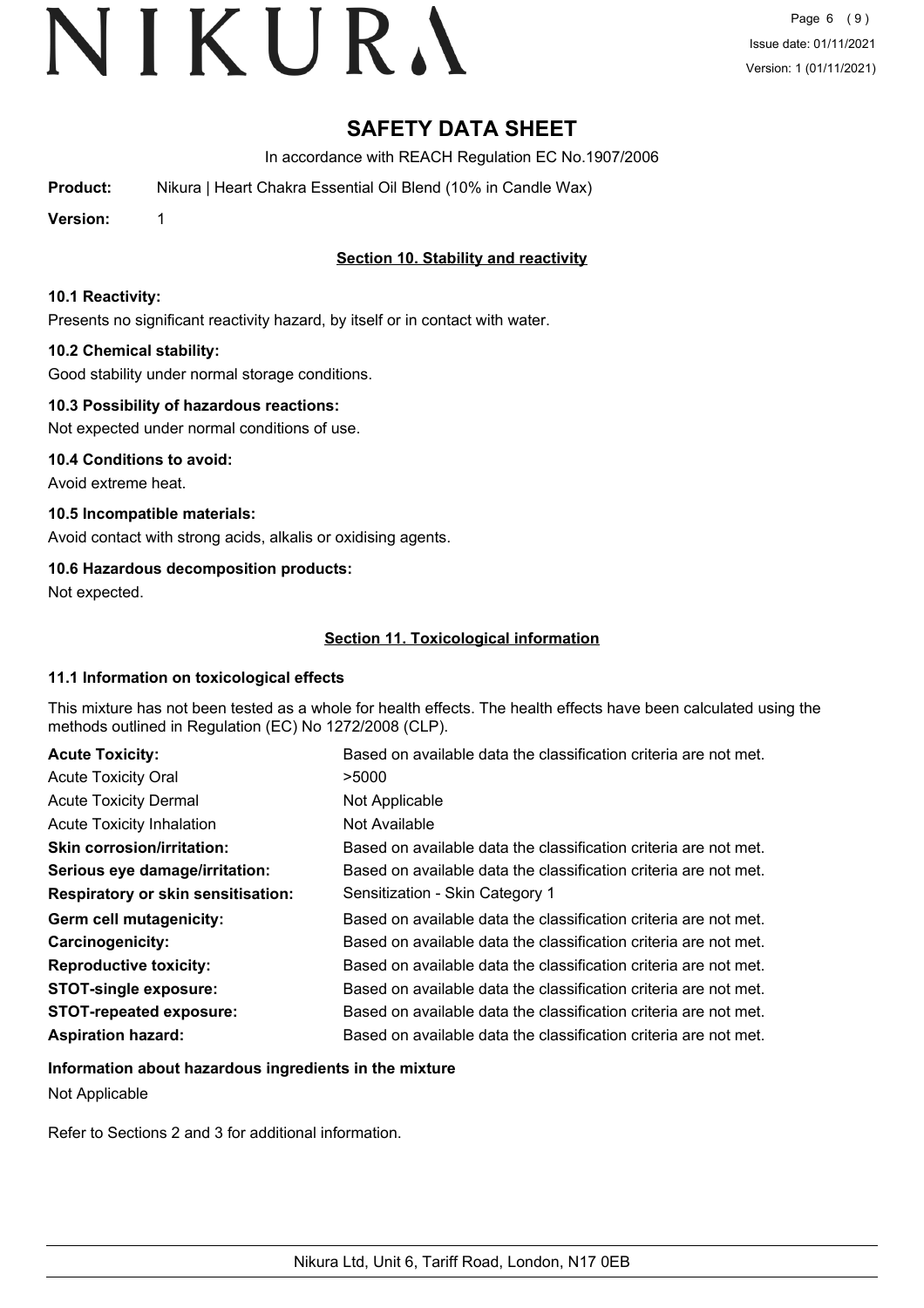# **SAFETY DATA SHEET**

In accordance with REACH Regulation EC No.1907/2006

| <b>Product:</b> | Nikura   Heart Chakra Essential Oil Blend (10% in Candle Wax) |
|-----------------|---------------------------------------------------------------|
|-----------------|---------------------------------------------------------------|

**Version:** 1

# **Section 12. Ecological information**

| 12.1 Toxicity: |  |
|----------------|--|
|----------------|--|

Harmful to aquatic life with long lasting effects.

- **12.2 Persistence and degradability:** Not available
- **12.3 Bioaccumulative potential:** Not available
- **12.4 Mobility in soil:** Not available

# **12.5 Results of PBT and vPvB assessment:**

This substance does not meet the PBT/vPvB criteria of REACH, annex XIII.

**12.6 Other adverse effects:** Not available

# **Section 13. Disposal considerations**

# **13.1 Waste treatment methods:**

Dispose of in accordance with local regulations. Avoid disposing into drainage systems and into the environment. Empty containers should be taken to an approved waste handling site for recycling or disposal.

# **Section 14. Transport information**

| 14.1 UN number:                    | Not classified                                                                                                  |
|------------------------------------|-----------------------------------------------------------------------------------------------------------------|
| 14.2 UN Proper Shipping Name:      | ٠                                                                                                               |
| 14.3 Transport hazard class(es):   | Not classified                                                                                                  |
| <b>Sub Risk:</b>                   | Not classified                                                                                                  |
| 14.4. Packing Group:               | Not classified                                                                                                  |
| <b>14.5 Environmental hazards:</b> | Not environmentally hazardous for transport                                                                     |
| 14.6 Special precautions for user: | None additional                                                                                                 |
|                                    | A A HI The concentration to the constitution of a concentration of the TA A concentration of the A concentratio |

# **14.7 Transport in bulk according to Annex II of MARPOL73/78 and the IBC Code:**

Not classified

# **Section 15. Regulatory information**

# **15.1 Safety, health and environmental regulations/legislation specific for the substance or mixture** None additional

# **15.2 Chemical Safety Assessment**

A Chemical Safety Assessment has not been carried out for this product.

# **Section 16. Other information**

| <b>Concentration % Limits:</b>  | EH C3=12.76% SS 1=65.79% |
|---------------------------------|--------------------------|
| <b>Total Fractional Values:</b> | EH C3=7.84 SS 1=1.52     |
| Key to revisions:               |                          |
| Not applicable                  |                          |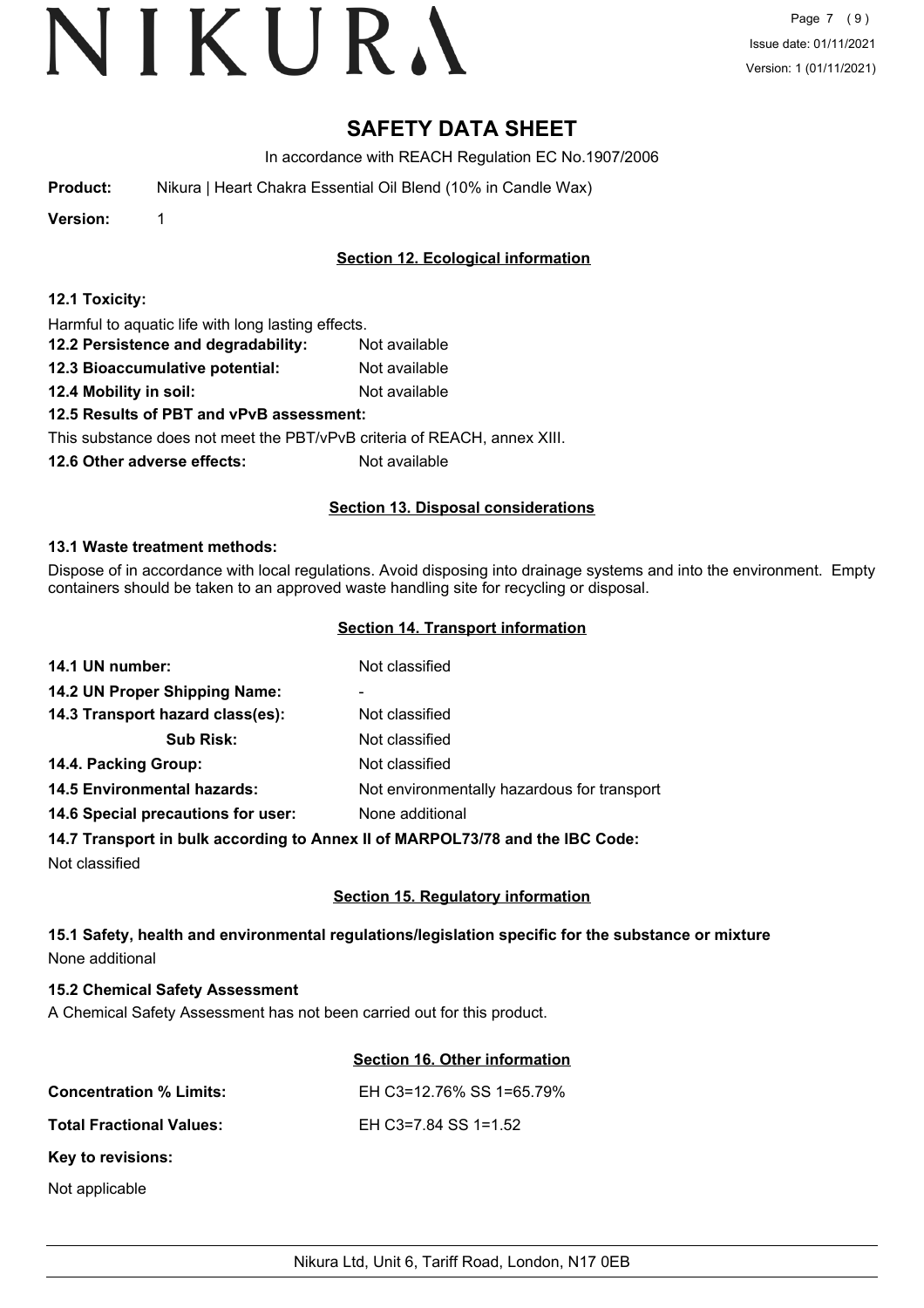# **SAFETY DATA SHEET**

In accordance with REACH Regulation EC No.1907/2006

**Product:** Nikura | Heart Chakra Essential Oil Blend (10% in Candle Wax)

**Version:** 1

# **Key to abbreviations:**

| Abbreviation      | <b>Meaning</b>                                                           |
|-------------------|--------------------------------------------------------------------------|
| Acute Tox. 4      | Acute Toxicity - Oral Category 4                                         |
| Acute Tox. 4      | Acute Toxicity - Dermal Category 4                                       |
| Acute Tox. 4      | Acute Toxicity - Inhalation Category 4                                   |
| Aquatic Acute 1   | Hazardous to the Aquatic Environment - Acute Hazard Category 1           |
| Aquatic Chronic 1 | Hazardous to the Aquatic Environment - Long-term Hazard Category 1       |
| Aquatic Chronic 2 | Hazardous to the Aquatic Environment - Long-term Hazard Category 2       |
| Aquatic Chronic 3 | Hazardous to the Aquatic Environment - Long-term Hazard Category 3       |
| Aquatic Chronic 4 | Hazardous to the Aquatic Environment - Long-term Hazard Category 4       |
| Asp. Tox 1        | <b>Aspiration Hazard Category 1</b>                                      |
| Eye Dam. 1        | Eye Damage / Irritation Category 1                                       |
| Eye Irrit. 2      | Eye Damage / Irritation Category 2                                       |
| Flam. Liq. 3      | Flammable Liquid, Hazard Category 3                                      |
| H226              | Flammable liquid and vapour.                                             |
| H302              | Harmful if swallowed.                                                    |
| H304              | May be fatal if swallowed and enters airways.                            |
| H312              | Harmful in contact with skin.                                            |
| H315              | Causes skin irritation.                                                  |
| H317              | May cause an allergic skin reaction.                                     |
| H318              | Causes serious eye damage.                                               |
| H319              | Causes serious eye irritation.                                           |
| H332              | Harmful if inhaled.                                                      |
| H335              | May cause respiratory irritation.                                        |
| H400              | Very toxic to aquatic life.                                              |
| H410              | Very toxic to aquatic life with long lasting effects.                    |
| H411              | Toxic to aquatic life with long lasting effects.                         |
| H412              | Harmful to aquatic life with long lasting effects.                       |
| H413              | May cause long lasting harmful effects to aquatic life.                  |
| P210              | Keep away from heat, sparks, open flames and hot surfaces. - No smoking. |
| P <sub>233</sub>  | Keep container tightly closed.                                           |
| P240              | Ground/bond container and receiving equipment.                           |
| P241              | Use explosion-proof electrical, ventilating and lighting equipment.      |
| P242              | Use only non-sparking tools.                                             |
| P243              | Take precautionary measures against static discharge.                    |
| P261              | Avoid breathing vapour or dust.                                          |
| P <sub>264</sub>  | Wash hands and other contacted skin thoroughly after handling.           |
| P270              | Do not eat, drink or smoke when using this product.                      |
| P271              | Use only outdoors or in a well-ventilated area.                          |
| P272              | Contaminated work clothing should not be allowed out of the workplace.   |
| P273              | Avoid release to the environment.                                        |